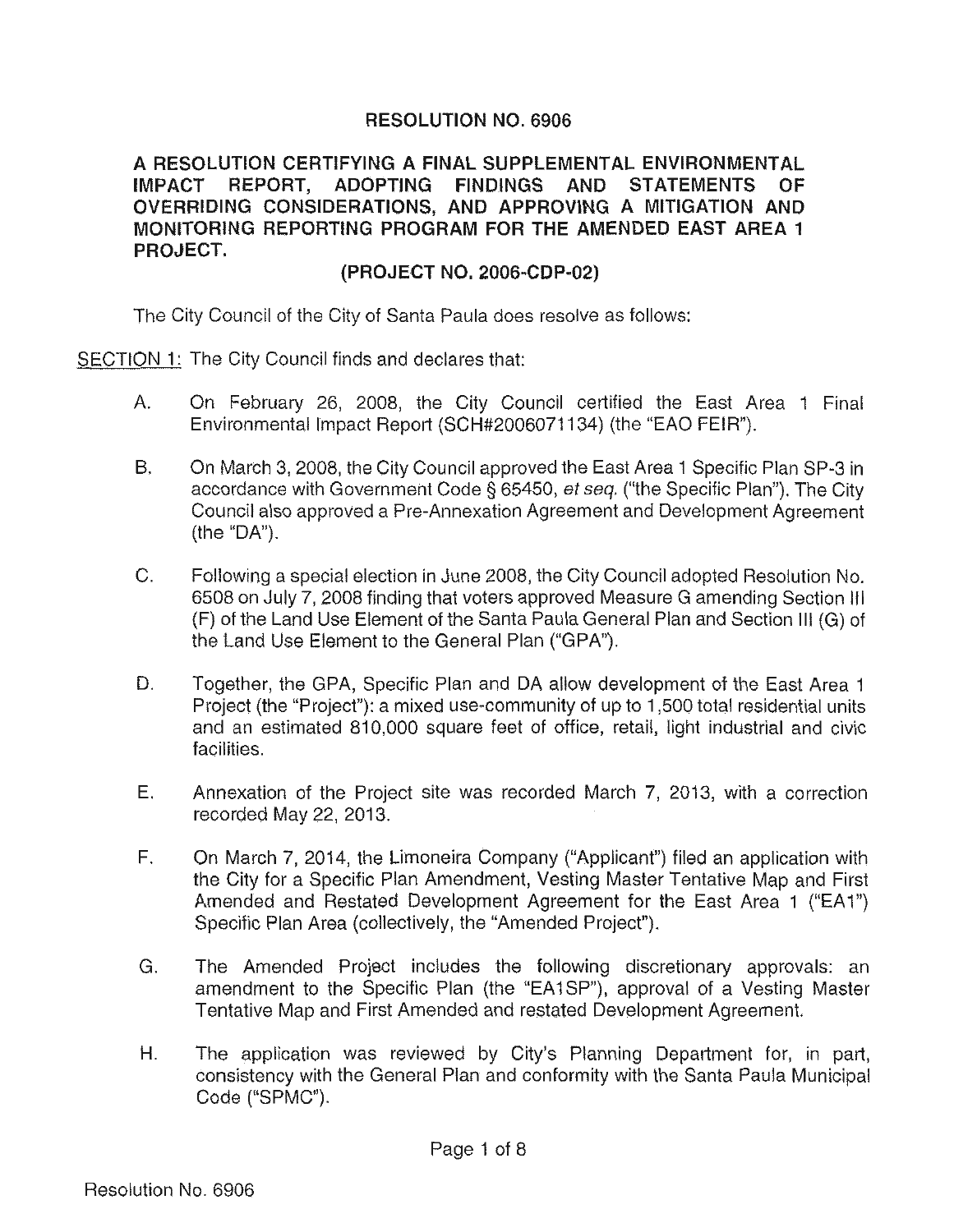- I. In addition, the City reviewed the Amended Project's environmental impacts under the California Environmental Quality Act (Public Resources Code§ 21000, et seq., "CEQA") and the regulations promulgated thereunder (14 Cal. Code of Regulations §15000, et seq., the "CEQA Guidelines");
- J. On February 17, 2015, the Planning Commission held joint public hearings with the City Council regarding the Amended Project to receive public testimony and other evidence regarding the Amended Project including, without limitation, information provided to the Commission by the Applicant's representative. Following the public hearing, the Planning Commission voted to recommend approval of the project to the City Council for reasons stated in Planning Commission Resolution No. 3730;
- K. This Resolution, and its findings, is adopted based upon the evidence set forth in the entire record including, without limitation, documentary and testimonial evidence; the staff report; and such additional information set forth in the entire administrative record that is too voluminous to reference, but is on file with the City Clerk's office.

SECTION 2: Factual Findings and Conclusions. The City Council finds that the following facts exist and makes the following conclusions:

- A. The Applicant proposes to develop a portion of real property located within the EA1 Specific Plan Area that is legally described in the Application (the "Property"). The Property consists of approximately 501 acres of the EA1 Specific Plan Area and includes the following Ventura County Assessor Parcel numbers (APNs): 040-0-180-565, 040-0-180-435, 107-0-200-115, and 107-0-045-015. The Property is located east of Santa Paula Creek, north of Telegraph Road, west of Haun/Orcutt Creeks and south of the Topatopa Mountains. The Project includes developing the following: 1,500 dwelling units, 25,000 square feet of light industrial, 215,000 square feet of commercial, 20 acres of civic/institutional, 92 acres of parkland and greenways, 55 acres of Agricultural Preserve (proposed to be actively farmed) and 80 acres of natural open space.
- B. The Property is currently vacant with the exception of nine existing residences, agricultural related facilities (e.g., barn, chemical storage areas, packinghouse) and agriculture uses.
- C. Property is bounded by Santa Paula Creek to the west. Areas to the north and east are comprised of agriculture and natural lands. Lands to the south are comprised of light industrial and residential uses.
- D. The Property is currently zoned SP-3 by the SPMC.
- E. No portion of the Property is subject to a Land Conservation Contracts for agricultural use.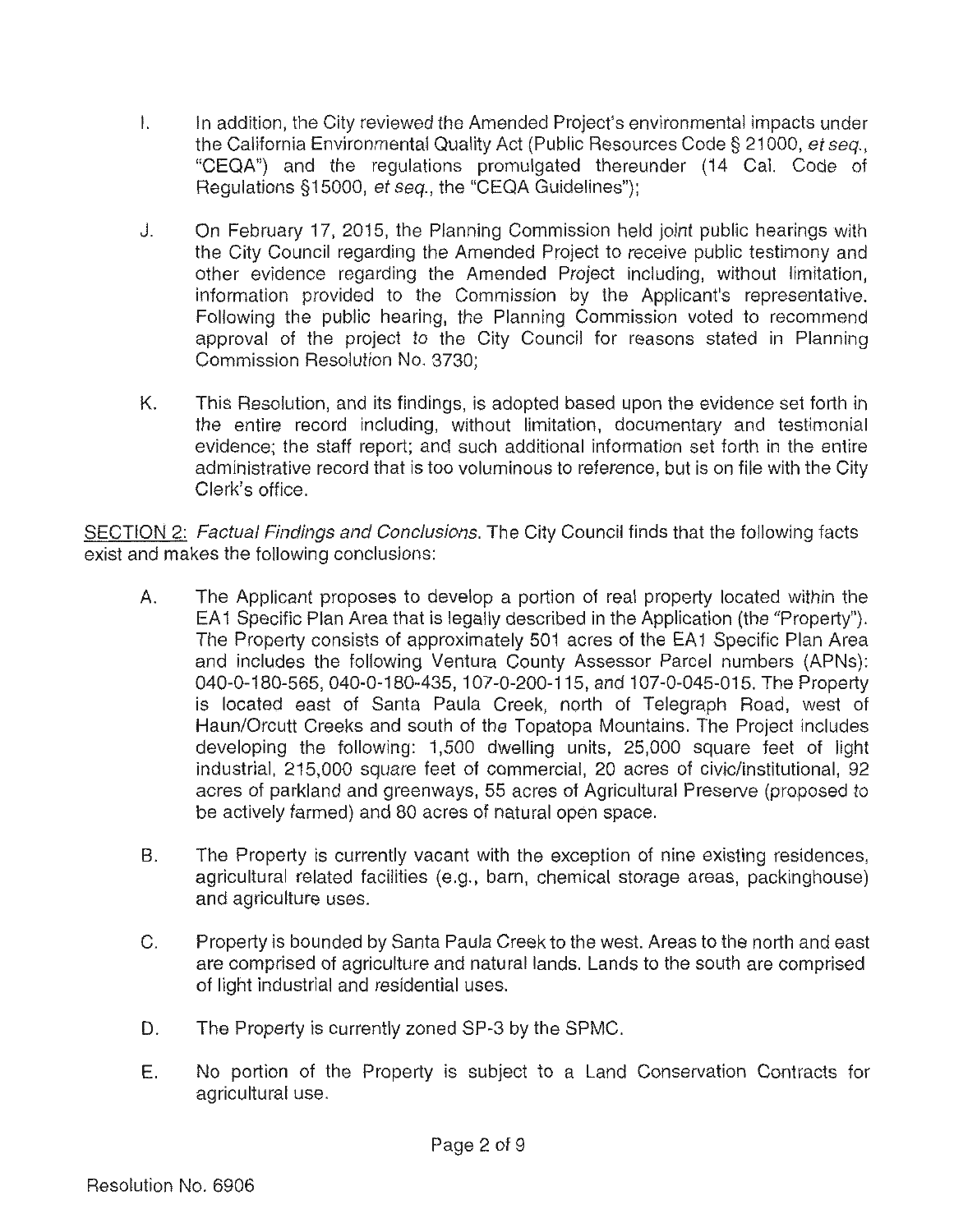- F. In addition, and without limitation, to the findings set forth above, the City Council incorporates the factual findings and conclusions set forth in the "Statement of Findings and Facts in Support of the East Area 1 Specific Plan Amendment FSEIR attached as Exhibit "A," which is incorporated by reference ("Additional Findings").
- G. In accordance with CEQA Guidelines § 15091, the record upon which the City Council's findings are based is located at the Planning Department, City of Santa Paula, 970 Ventura Street. The custodian of records is the Planning Director.
- SECTION 3: Environmental Assessment.
	- A. Because of the facts and conclusions identified in Section 2 of this Resolution and in accordance with CEQA Guidelines § 15082, the City filed a Notice of Preparation (NOP) of a Draft Supplemental Environmental Impact Report (DSEIR) with the State Clearinghouse (SCH) Office of Planning and Research (OPR) on March 31, 2014. The SCH OPR assigned SCH Number 2006071134 to the environmental documentation for the Amended Project.
	- 8. The 30-day public review period for the NOP started on April 1, 2014 and concluded on May 2, 2014. The NOP was also published in the Santa Paula Times. A Scoping Meeting to solicit public input on the issues proposed for consideration in the SEIR was held on April 17, 2014 at 6:30 P.M. at the Santa Paula City Hall Council Chambers. A total of 14 written responses were received on the NOP.
	- C. In accordance with CEQA, a Notice of Completion (NOC) of the DSEIR was filed with the SCH OPR on October 3, 2014.
	- D. The public review period for the DSEIR commenced on October 3, 2014 and ended on November 17, 2014. The DSEIR was distributed to public agencies, interested parties, libraries and service providers by the City of Santa Paula. The distribution list is available at the City of Santa Paula's Planning Department. A total of 16 written responses were received on the DSEIR.
	- E. Comments received during the public review period for the DSEIR were responded to in the Responses to Comments Report.
	- F. A Final Supplemental Environmental Impact Report (FSEIR) was prepared for the Amended Project. The following components comprise the FSEIR:
		- 1. DSEIR and Technical Appendices (October 2014).
		- 2. Comments received on the OSEIR and responses to those comments documented in the Responses to Comments Report (January 2015).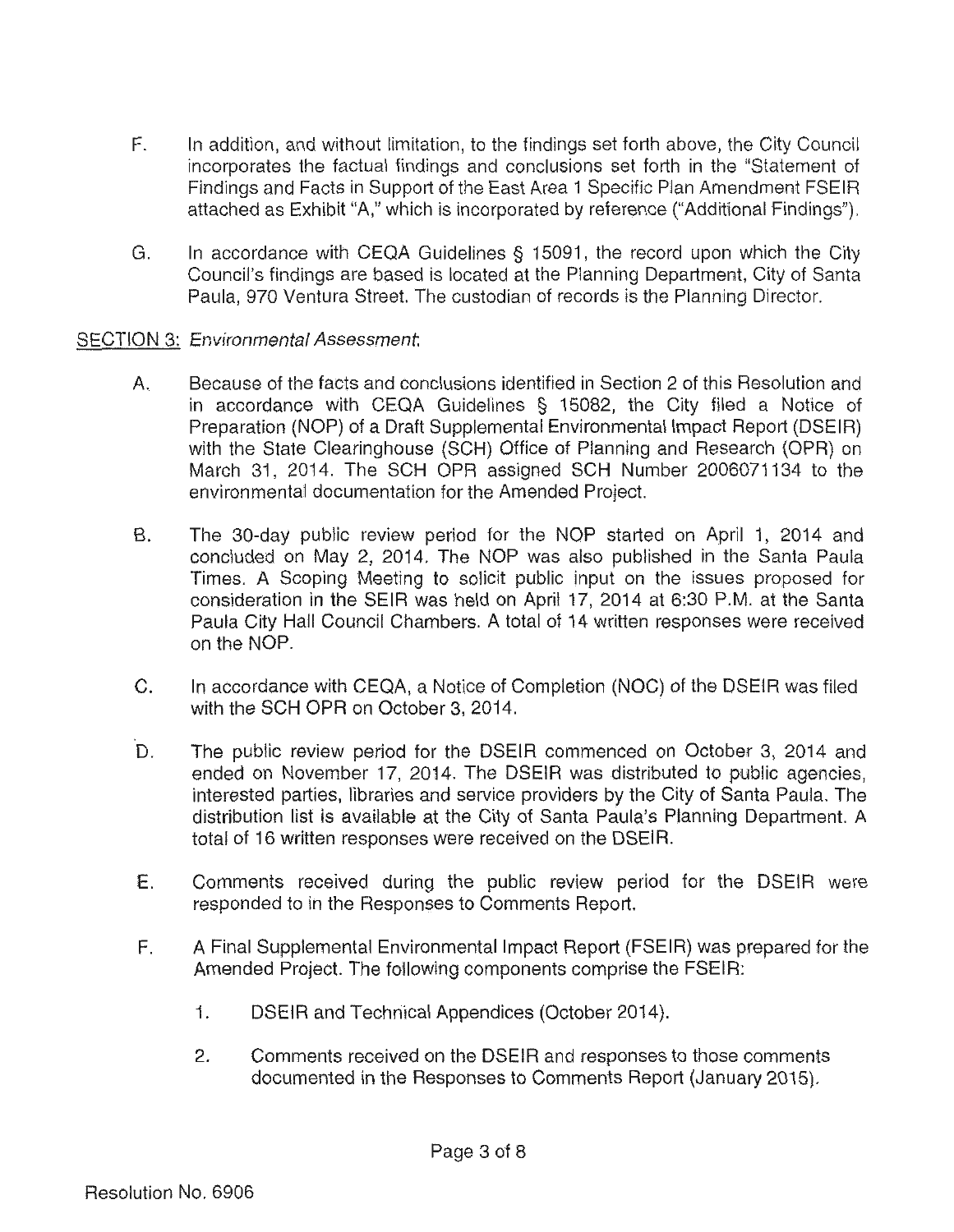- 3. Clarifications and Revisions.
- 4. Mitigation Monitoring and Reporting Program (MMRP).
- G. The FSEIR (including documents and other materials that constitute the record of proceedings on which the City's findings and decisions are based) is located at City of Santa Paula, 970 Ventura Street, Santa Paula, CA 93060. The custodian for these documents is the Planning Director. This information is provided in compliance with CEQA § 21081.6(a)(2) and CEQA Guidelines§ 15091(e).
- H. The FSEIR is incorporated into this Resolution by reference as if fully set forth. Pursuant to CEQA Guidelines§ 15090, the FSEIR reflects the City's independent judgment and analysis. The Planning Commission and City Council each independently reviewed and analyzed the FSEIR prepared for the proposed East Area 1 Specific Plan Amendment project. The OSEIR and FSEIR are accurate and complete statements of the potential environmental impacts of 1he project.
- I. Because of the facts identified in this Resolution including, without limitation, the facts contained in the Additional Findings, the FSEIR showed that a Statement of Overriding Considerations would be required in order for the Project to be approved.
- J. The FSEIR generally identifies, for each potentially significant impact of the project, one or more corresponding mitigation measures to reduce such impact to a level of insignificance, with the exception of Agricultural Resources, Air Quality, Aesthetics and Cultural and Historic Resources and Transportation and Traffic. The City Council finds that many of the mitigation measures described in the FSEIR may lessen or avoid impacts in impact categories other than the categories for which they are specifically proposed. Accordingly, the City Council finds that each potentially significant impact identified by the FSEIR is mitigated by its corresponding mitigation measures to the extent set forth in 1he SFElR ("specific mitigation") and by other, non-corresponding, mitigation measures recommended for approval by the City Council that were already incorporated into the project ("general mitigation"). These findings will be applicable wherever supported by the evidence in the record regardless of whether a specific finding or an instance of such general mitigation is made.

SECTION 4: Approval. The City Council takes the following actions:

- A. The City Council adopts the Additional Findings and the "Statement of Overriding Considerations for the East Area 1 Specific Plan Amendment Project" as set forth in Exhibit "A," which is incorporated into this Resolution by reference.
- B. Pursuant to CEQA §§ 21081 (a) and 21081.6, the City Council adopts the Mitigation Monitoring and Reporting Program ("MMRP") set forth in attached Exhibit "B," which is incorporated into this Resolution by reference. The mitigation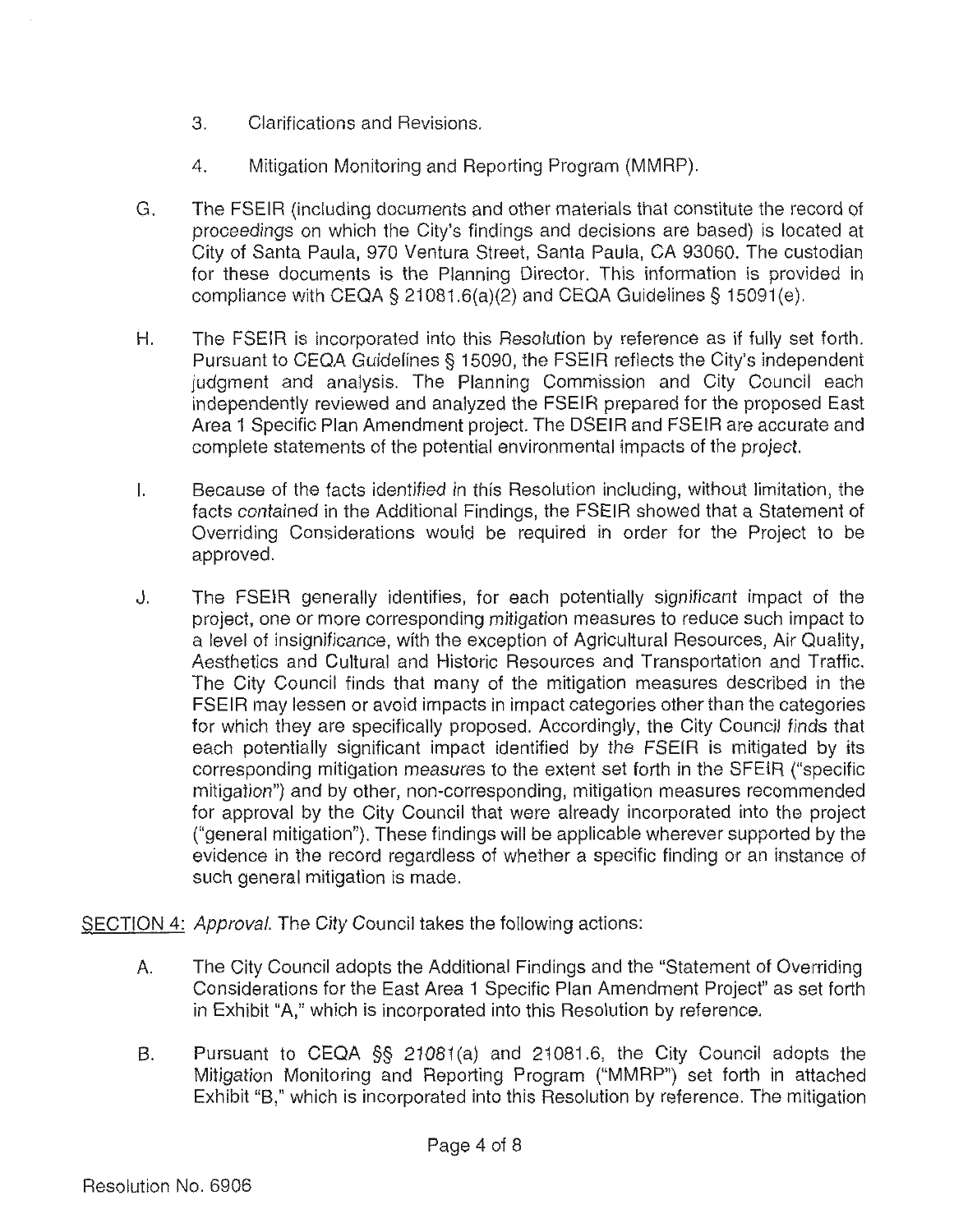measures set forth in this Resolution would be conditions of approval for the proposed Revised Project. Should the terms or provisions of any such mitigation measure conflict with the terms and provisions of any other project conditions or approval subsequently adopted, the terms and provisions of the most stringent conditions control. Compliance with applicable codes, policies, and regulations will further ensure that the environmental impacts of the proposed project will not be greater than set forth in the FEIR and these findings.

C. The City Council certifies the Final Supplemental Environmental Impact Report for the East Area 1 Specific Plan Amendment project, which is incorporated into this Resolution by reference for the Amended Project (2006-CDP-02).

SECTION 5: Reliance on the Record. Each and all of the findings and determinations in this Resolution are based on the competent and substantial evidence, both oral and written. contained in the entire record relating to the project. The findings and determinations constitute the independent findings and determinations of the City Council in all respects and are fully and completely supported by substantial evidence in the record as a whole.

SECTION 6: Limitations. The City Council's analysis and evaluation of the project is based on the best information currently available. It is inevitable that in evaluating a project that absolute and perfect knowledge of all possible aspects of the project will not exist. One of the major limitations on analysis of the project is the lack of knowledge of future events. In all instances, best efforts were made to form accurate assumptions.

SECTION 7: Summaries of Information. All summaries of information in the findings, which precede this section, are based on the substantial evidence in the record. The absence of any particular fact from any such summary is not an indication that a particular finding is not based in part on that fact.

SECTION 8: This Resolution will remain effective until superseded by a subsequent resolution.

SECTION 9: The City Clerk is directed to mail a copy of this Resolution to Applicant and Applicant's Representative and to any other person requesting a copy.

SECTION 10: This Resolution is the City Council's final decision and becomes effective immediately upon adoption.